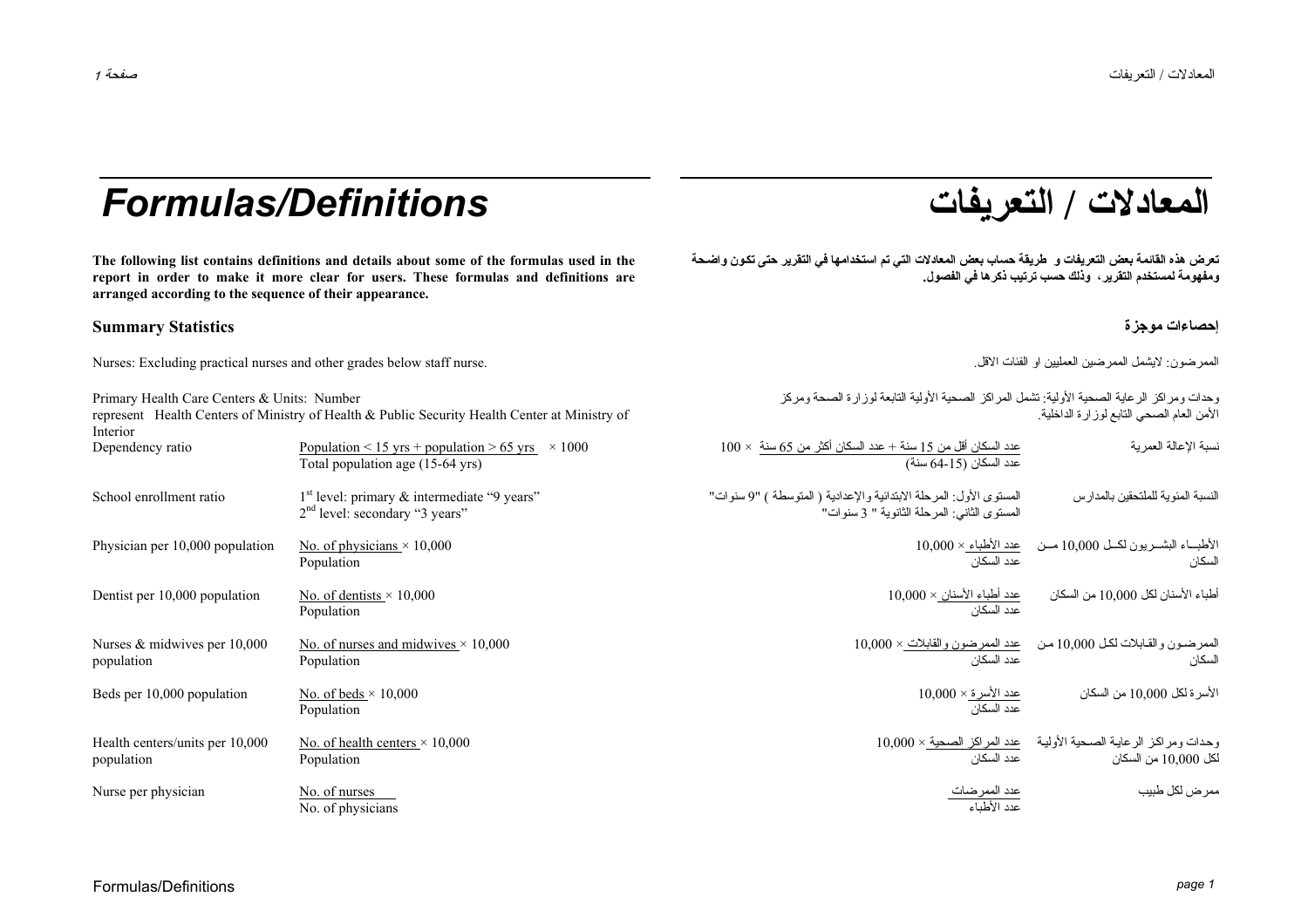### Formulas/Definitions

|--|--|

| Crude birth rate                                  | Live births in a year $\times 1000$<br>Population of the same year                                                                                        |               | ا <u>لمواليد الأحياء في سنة معينة</u> ×  1000<br>عدد السكان في نفس السنة                                                     | معدل المواليد                                                     |
|---------------------------------------------------|-----------------------------------------------------------------------------------------------------------------------------------------------------------|---------------|------------------------------------------------------------------------------------------------------------------------------|-------------------------------------------------------------------|
| Still birth rate                                  | Still births in a year<br>Total births (live births $+$ still births) of the same year                                                                    | $\times$ 1000 | المواليد الموتى فى سنة معينة<br>جملة المواليد (الأحياء + الموتى) فى نفس السنة                                                | معدل المواليد المونبي                                             |
| Premature birth rate                              | Premature births in a year $\times$ 1000<br>Live births of the same year                                                                                  |               | <u>عدد المواليد الخدج في سنة معينة</u> x 1000<br>المواليد الأحياء في نفس السنة                                               | معدل المواليد الخدج                                               |
| Perinatal mortality rate                          | Still births $+$ deaths within the first $7$ days of life<br>$\frac{\text{in a year}}{\text{Total births (live births + still births) of the same year}}$ | $\times$ 1000 | ا <u>لمواليد الموتى + وفيات الرضع أقل من اسبو ع في سنة معينة   × 1000</u><br>جملة المواليد(الأحياء + الموتى) في نفس السنة    | معدل وفيات الأجنة حول الولادة                                     |
| Neonatal mortality rate                           | Infants deaths age <7days + infants Deaths<br>$(7 \text{days} - 4 \text{wks})$ in a year $\times 1000$<br>Live births of the same year                    |               | وفيات الرضع أقل من اسبوع + وفيات الرضع                                                                                       | معدل وفيات الأجنة المبكرة                                         |
| Post neonatal mortality rate                      | Infants deaths 4 weeks $-$ < 1 year $\times$ 1000<br>Live births of the same year                                                                         |               | وفيات الرضيع 4 أسابيع الى أقل من سنة في سنة معينة_ × 1000<br>المواليد الأحياء في نفس السنة                                   | معدل وفيات الأجنة المتأخرة                                        |
| Infant mortality rate                             | Infant deaths $\leq 1$ year in a year $\times 1000$<br>Live births of the same year                                                                       |               | وفيات الرضع أقل من سنة في سنة معينة _ × 1000<br>المو البد الأحباء في نفس السنة                                               | معدل وفيات الرضع                                                  |
| Under 5 yrs mortality<br>per 1000 live births     | Infants deaths $\leq$ 5 yrs in a year $\times$ 1000<br>Live births of the same year                                                                       |               | وفيات الرضع أقل من 5 سنوات في سنة معينة     ×  1000<br>المو اليد الأحياء في نفس السنة                                        | معدل وفيات الأطفال أقل من 5 سنوات<br>لكل 1000 مولود حي            |
| Under 5 yrs mortality<br>per 1000 child $<$ 5 yrs | Infants deaths $\leq$ 5 yrs in a year<br>$\times$ 1000<br>Population age less than 5 yrs of the same year                                                 |               | وفيات الرضع أقل من 5 سنوات في سنة معينة_×  1000<br>السكان أقل من 5 سنو ات في نفس السنة                                       | معدل وفيات الأطفال أقل من 5 سنوات<br>لكل 1000 طفل أقل من 5 سنو ات |
| Maternal mortality rate                           | Deaths [ICD-10 (O00-O99)] in a year $\times$ 1000<br>Live births of the same year                                                                         |               | عدد الوفيات بسبب مضاعفات الحمل<br>والولادة والنفاس [(O00-099) 10-ICD] في سنة معينة _ × 1000<br>المواليد الأحياء في نفس السنة | معدل وفيات الأمومة                                                |
| Crude death rate                                  | Total deaths in a year $\times$ 1000<br>Population of the same year                                                                                       |               | <u>عدد الوفيات في سنة معينة × 1</u> 000<br>عدد السكان في نفس السنة                                                           | معدل الوفيات                                                      |
| General fertility rate<br>$(Female15-44)$         | Total of registered live births in a year $\times 1000$<br>Population Female 15-44 yrs of the same year                                                   |               | <u>عدد المواليد المسجلين في سنة معينة                1000</u><br>السكان الإناث (15-44) في نفس السنة                          | معدل الخصوبة العام<br>(الإناث 15 – 44)                            |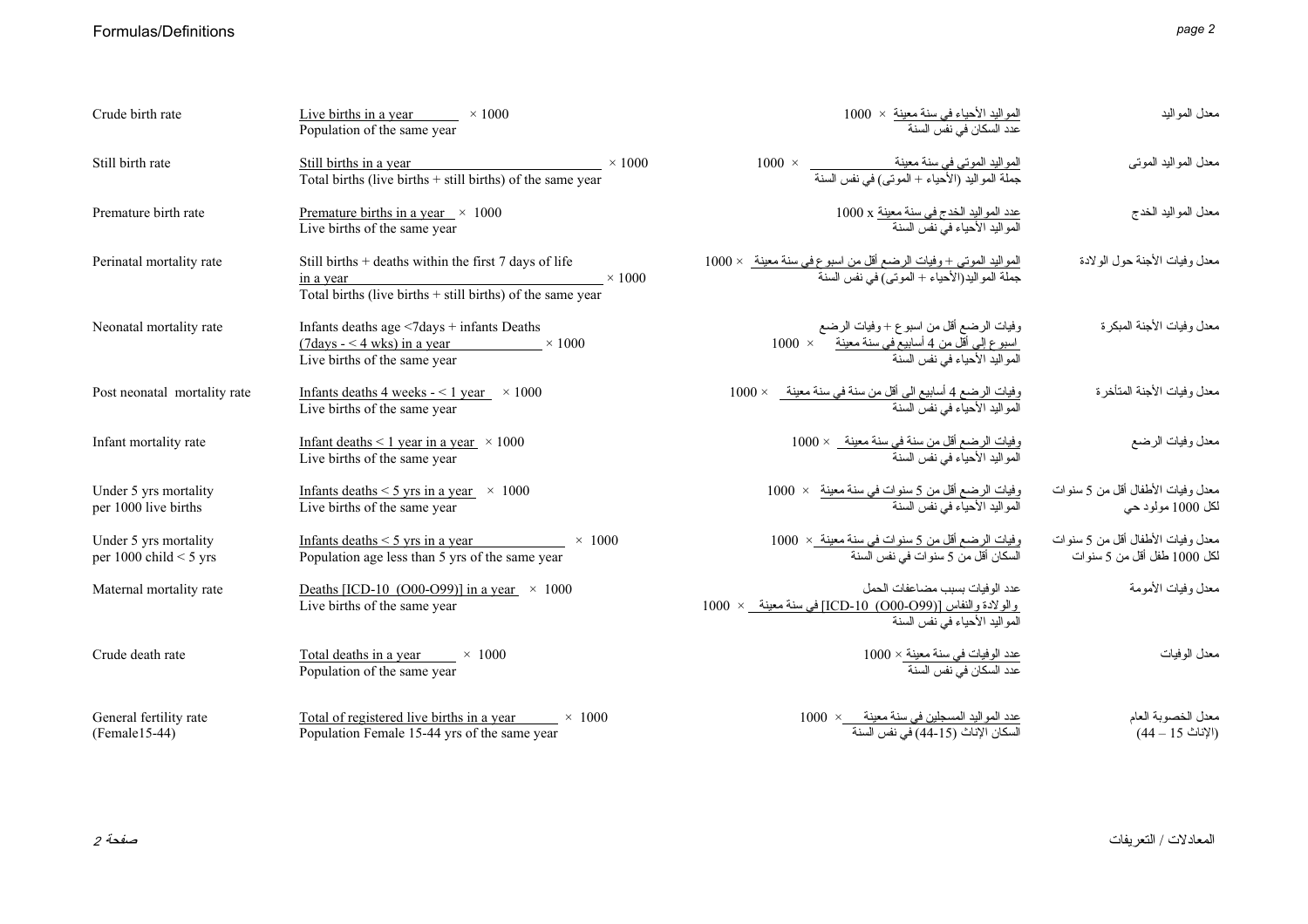Total fertility rate per women (TFR) female age 15-44

 $TFR = 5 \times (F1 + F2 + \dots + F6) / 1000$  $5 =$  size of age group Fi represent age specific fertility rate

- F1 (Female 15-19) = Total registered live births of mothers age (15-19)  $\times$  1000 Total female population age (15-19)
- F2 (Female 20-24) = Total registered live births of mothers age (20-24)  $\times$  1000 Total female population age (20-24)
- F3 (Female 25-29) = Total registered live births of mothers age (25-29)  $\times$  1000 Total female population age (25-29)
- F4 (Female 30-34) = Total registered live births of mothers age (30-34)  $\times$  1000 Total female population age (30-34)
- F5 (Female 35-39) = Total registered live births of mothers age (35-39)  $\times$  1000 Total female population age (35-39)
- F6 (Female 40-44) = Total registered live births of mothers age (40-44)  $\times$  1000 Total female population age (40-44)

Allied Health:

Includes pharmacists & technicians, dental hygienists & technicians, laboratory technologists & technicians, radiographers & technicians, physiotherapists and occupational therapist, prosthetic and orthotics technicians.

In-patients (admissions): Total of all admitted patients during the year.

Out-patient Visits:

Defined as patient visit to a particular clinic/health center. If the patient visits three clinics in one hospital on the same day, these are counted as three visits.

معدل الخصوبة الكلي للمرأة الواحدة للإناث <sup>15</sup> - <sup>44</sup>

 $1000 / (F6+... + F2 + F1) \times 5 = 1000$  معدل الخصوبة 5 = مقدار الفئة العمرية Fi تمثل المعدل النوعي للخصوبة حسب العمر

- 1F السكان الإناث <sup>15</sup> <sup>19</sup> سنة <sup>=</sup>جملة المواليد الأحياء المسجلين للمرأة في الفئة العمرية (19-15) سنة × 1000 جملة الإناث في الفئة العمرية (19-15 ) سنة
- 2F السكان الإناث <sup>20</sup> <sup>24</sup> سنة <sup>=</sup>جملة المواليد الأحياء المسجلين للمرأة في الفئة العمرية (24-20) سنة × 1000 جملة الإناث في الفئة العمرية (24-20) سنة
- 3F السكان الإناث <sup>25</sup> <sup>29</sup> سنة <sup>=</sup>جملة المواليد الأحياء المسجلين للمرأة في الفئة العمرية (29-25) سنة × 1000 جملة الإناث في الفئة العمرية (29-25 ) سنة
- 4F السكان الإناث <sup>30</sup> <sup>34</sup> سنة <sup>=</sup>جملة المواليد الأحياء المسجلين للمرأة في الفئة العمرية (34-30) سنة × 1000 جملة الإناث في الفئة العمرية (34-30 ) سنة
- 5F السكان الإناث <sup>35</sup> <sup>39</sup> سنة <sup>=</sup>جملة المواليد الأحياء المسجلين للمرأة في الفئة العمرية (39-35) سنة × 1000 جملة الإناث في الفئة العمرية (39-35 ) سنة
- 6F السكان الإناث <sup>40</sup> <sup>44</sup> سنة <sup>=</sup>جملة المواليد الأحياء المسجلين للمرأة في الفئة العمرية (44-40) سنة × 1000 جملة الإناث في الفئة العمرية (44-40 ) سنة
- المهن الطبية المساندة: وتشمل الصيادلة والفنيون ، فنيو صحة الفم والأسنان ، محللو وفنيو مختبر ، مصىورو وفنيو أشعة ، فنيو علاج طبيعي وتأهيل مهني ، أطراف صناعية وعظام.

المرضى الداخليون (الدخول): مجموع المرضى الذين تم قبولهم بصورة رسمية للبقاء في المستشفى خلال سنة معينة.

زيارات العيادات الخارجية: عدد زيارات المرضى لعيادة معينة، إذا زار المريض ثلاث عيادات في مستشفى واحد خلال نفس اليوم فإنها تحسب على انها .ثلاث زيارات منفصلة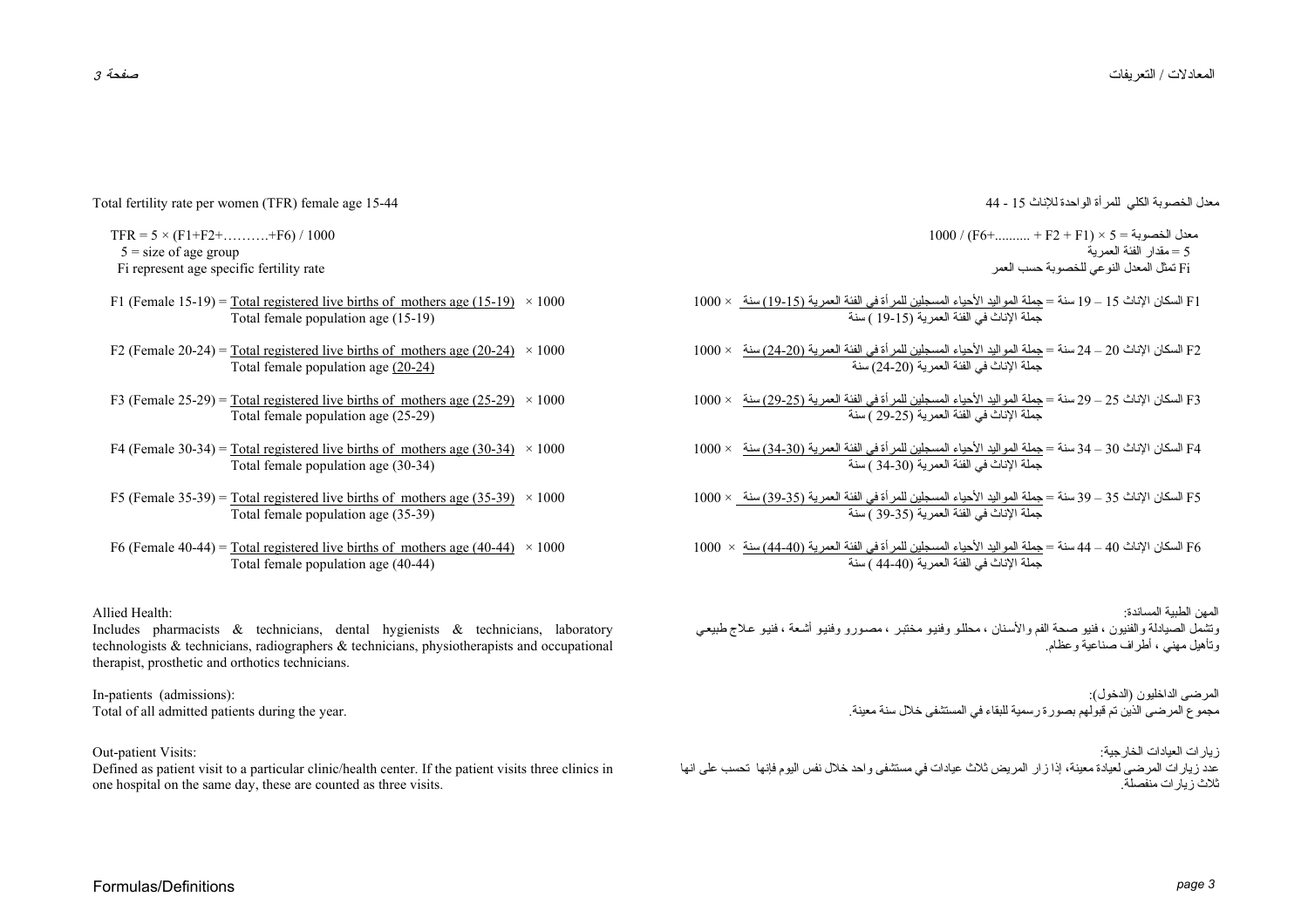**الإحصاءات السكانية Demography & Census Population see Conventions Used in This Report.** 

### **Public Health**

*Table 6.5 OPV3,DPT3,Hib3 & HB3 immunization coverage formula described below in one formula because same formula applicable on each vaccine where in the table they are shown in separate columns. Bah: Bahraini N-Bah: Non Bahraini H.C.: Health Center* 

#### *% coverage by health center:*

| OPV3, DPT3, Hib3 & HB3 $( %$ Bah)<br>By health center   | Bah children received vaccine at H.C.<br>$age \leq 1$ yr 2003<br>$\times$ 100<br>Bah Registered live births at H.C. 2003 - Bahraini<br>infants deaths 2003               | و ا أحد<br>$100 \times 2$<br>المر كز<br>رينيين 2003           |
|---------------------------------------------------------|--------------------------------------------------------------------------------------------------------------------------------------------------------------------------|---------------------------------------------------------------|
| OPV3, DPT3, Hib3 & HB3 $(\%$ N-Bah)<br>By health center | Non Bah children received vaccine at H.C.<br>$age \le 1 \text{ yr } 2003$<br>$\times$ 100<br>Non Bah Registered live births at H.C.2003 - Non<br>Bah infants deaths 2003 | نكملو ا<br>$100 \times 200$<br>ين ِ<br>سع الغير بحرينيين 2003 |
| OPV3, DPT3, Hib3 & HB3 $(\%$ Total)<br>By health center | Total children received vaccine at H.C.<br>$\times$ 100<br>$age \leq 1$ yr 2003<br>Total Registered live births at H.C.<br>2003 – Total Infants deaths at H.C.2003       | $100 \times \frac{2}{\sqrt{2}}$<br>ز الصحي<br>ي 2003          |
| MMR1 %Bah<br>By health center                           | Bah children received MMR1 at H.C.<br>$1-2$ yrs 2003<br>$\times$ 100<br>Bah Registered live births at H.C.2002                                                           | الذين<br>ىانية<br>$100 \times$<br>المر كز                     |
| MMR1 %N-Bah<br>By health center                         | N-Bah children received MMR1 at H.C.<br>$1-2$ yrs 2003 $\times 100$<br>N-Bah Registered live births at H.C.2002                                                          | نتين<br>بة الألمانية<br>$100 \times$                          |

#### **الصحة العامة**

جدول 6.5 نسبة تغطية تطعيمات الخناق والكزاز والشاهوق شلل الأطفال- التهاب الكبد الوبائي- هيموفلس انفلونزا (الجرعة الثالثة) تم عرضهم في معادلة واحدة لأن نفس المعادلة تنطبق عليهم جميعهم بينما في الجدول موضحين في .خانات منفصلة

#### **نسبة التغطية حسب المرآز الصحي:**

| الأطفال البحر ينيين أقل من سنة استكملو ا أحد<br>$100\times$ هذه النطعيمات بالمركز الصحى 2003 $\times$ 100<br>المواليد الأحياء البحر ينيين المسجلين بالمركز<br>الصحي 2003 – وفيات الرضع البحرينيين 2003 | الخناق والكزاز والشاهوق-شلل الأطفال-<br>التهاب الكبد الوبائي۔ هيموفلس انفلونز ا<br>(الجر عة الثالثة) للبحر ينيين     |
|--------------------------------------------------------------------------------------------------------------------------------------------------------------------------------------------------------|----------------------------------------------------------------------------------------------------------------------|
| الأطفال الغير بحرينيين أقل من سنة استكملوا<br>أحد هذه التطعيمات بالمركز الصحي 2003    × 100<br>المواليد الأحياء الغير بحرينيين المسجلين<br>بالمركز الصحي 2003 – وفيات الرضع الغير بحرينيين 3           | الخناق والكزاز والشاهوق-شلل الأطفال-<br>النهاب الكبد الوبائى- هيموفلس انفلونز ا<br>(الجر عة الثالثة) لغير البحرينيين |
| جملة الأطفال أقل من سنة استكملوا أحد<br>هذه التطعيمات بالمركز الصحى 2003<br>$100 \times$<br>جملة المواليد الأحياء المسجلين بالمركز الصحي                                                               | الخناق والكزاز والشاهوق-شلل الأطفال-<br>التهاب الكبد الوبائي۔ هيموفلس انفلونز ا<br>(الجرعة الثالثة) لجملة الأطفال    |

الحصبة والحصبة الألمانية والنكاف (الجرعة الأولى) للبحرينيين

الحصبة والحصبة الألمانية والنكاف(الجرعة الأولى) لغير البحرينيين

الأطفال البحرينيين من سنة إلى سنتين الذين استكملوا تطعيم الحصبة والحصبة الألمانية والنكاف بالمرآز الصحي 2003 × 100 المواليد الأحياء البحرينيين المسجلين بالمركز الصحي <sup>2002</sup>

2003 – وفيات الرضع بالمركز الصحي 2003

الأطفال الغير بحرينيين من سنة إلى سنتين الذين استكملوا تطعيم الحصبة والحصبة الألمانية والنكاف بالمرآز الصحي 2003 × 100 المواليد الأحياء الغير بحرينيين المسجلين بالمركز الصحي <sup>2002</sup>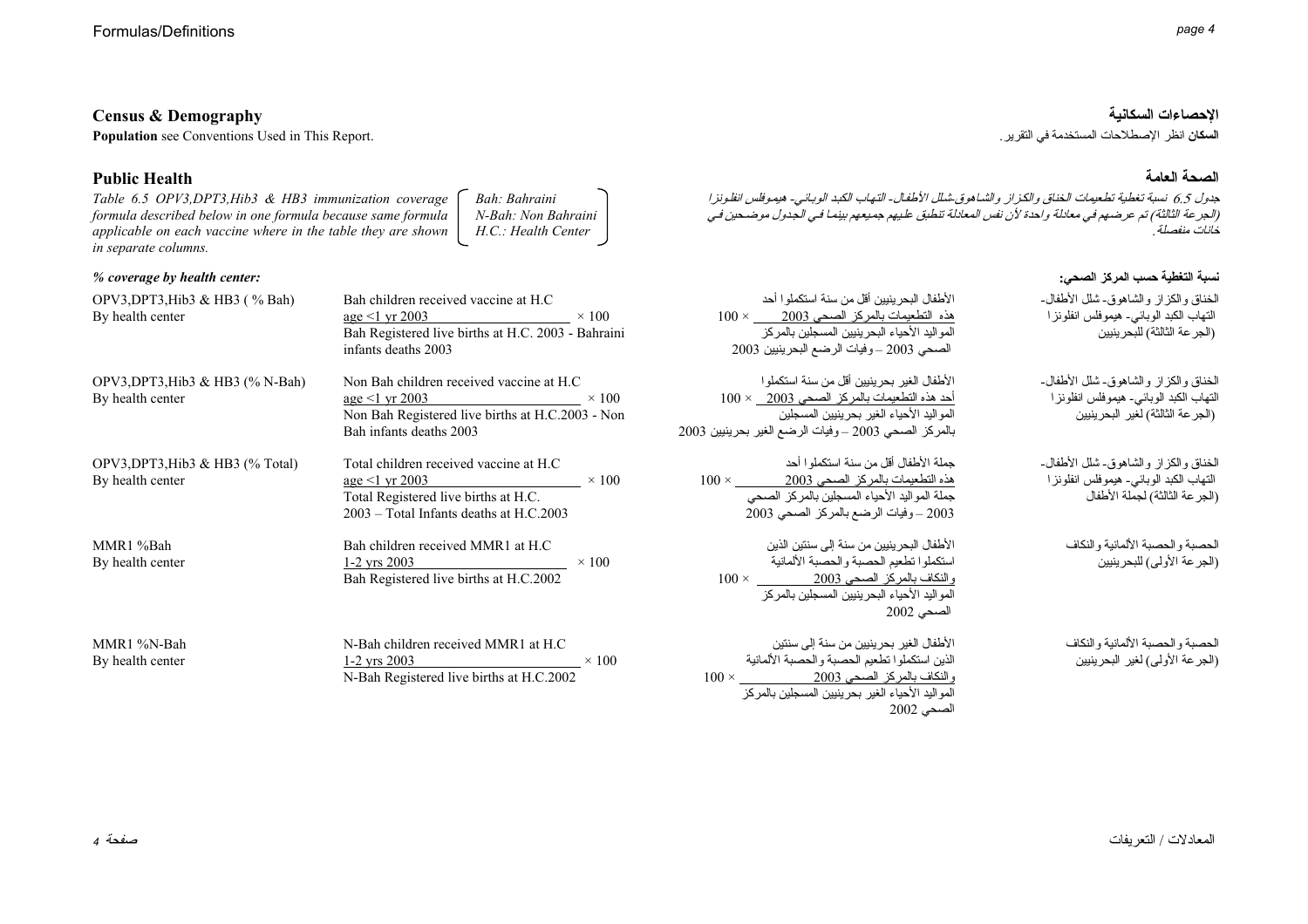| MMR1 %Total<br>By health center                                                            | Total children received MMR1 at H.C.<br>$1-2$ yrs 2003<br>$\times$ 100<br>Total Registered live births at H.C<br>2002 - Infants deaths at H.C.2002                | جملة الأطفال من سنة إلى سننين الذين<br>استكملوا تطعيم الحصبة والحصبة الألمانية<br>والنكاف بالمركز الصحي 2003<br>جملة المواليد الأحياء المسجلين بالمركز الصحي<br>$100 \times$<br>2002 - وفيات الرضع بالمركز الصحي 2002 | الحصبة والحصبة الألمانية والنكاف<br>(الجرعة الأولى) لجملة الأطفال                                          |
|--------------------------------------------------------------------------------------------|-------------------------------------------------------------------------------------------------------------------------------------------------------------------|-----------------------------------------------------------------------------------------------------------------------------------------------------------------------------------------------------------------------|------------------------------------------------------------------------------------------------------------|
| MMR <sub>2</sub> % Bah                                                                     | Bah children received MMR2 at H.C.<br>age 4-6 yrs 2003<br>$\times$ 100<br>Bah Registered live births at H.C.1998                                                  | الأطفال البحر ينبين من 4-6 سنو ات الذين<br>استكملوا تطعيم الحصبة والحصبة الألمانية<br>والنكاف بالمركز الصحي 2003<br>المواليد الأحياء البحرينيين المسجلين بالمركز<br>الصحي 1998                                        | الحصبة والحصبة الألمانية والنكاف<br>(الجر عة الثانية) للبحرينيين                                           |
| MMR <sub>2</sub> % N-Bah                                                                   | N-Bah children received MMR2 at H.C.<br>age 4-6 yrs 2003<br>N-Bah Registered live births at H.C.1998 $\times$ 100                                                 | الأطفال الغير بحرينيين من 4-6 سنو ات<br>الذين استكملوا تطعيم الحصبة والحصبة الألمانية<br>والنكاف بالمركز الصحي 2003<br>المواليد الأحياء الغير البحرينيين المسجلين بالمركز<br>الصحى 1998                               | الحصبة والحصبة الألمانية والنكاف<br>(الجرعة الثانية) لغير البحرينيين                                       |
| MMR <sub>2</sub> % Total                                                                   | Total children received MMR2 at H.C<br>$\frac{\text{age 4-6 yrs 2003}}{\text{Total Registered live births at H.C.}}$ × 100<br>$1998 -$ Infants deaths at H.C.1998 | جملة الأطفال من 4-6 سنوات الذين<br>استكملوا نطعيم الحصبة والحصبة الألمانية<br>والنكاف بالمركز الصحي 2003<br>جملة المواليد الأحياء المسجلين بالمركز الصحي<br>1998 – وفيات الرضع بالمركز الصحي 1998                     | الحصبة والحصبة الألمانية والنكاف<br>(الجرعة الثانية) لجملة الأطفال                                         |
| Tetanus Toxoid (TT2+)<br>Note:See Conventions Used in This Report<br>"Primary Health Care" | No. of pregnant women received $2nd$ dose<br>or more doses of TT2 $\times 100$<br>Registered live births                                                          |                                                                                                                                                                                                                       | نسبة التغطية بجر عتين أو أكثر من لقاح<br>التيتانوس للحوامل<br>ملاحظة: انظر الاصطلاحات المستخدمة في التقرير |
| TT2 child protection rate at birth PAB                                                     | Pregnant women received 2 <sup>nd</sup> dose<br>or more of TT2 $\times 100$<br>No. of children $\leq 1$ yr & received<br>$1st$ dose of DPT                        | عدد الحوامل اللاتبي طعمن بالتيتانوس<br><u>جرعتين أو أكثر<br/>عدد الأطفال أفل من سنة استكملوا الجرعة</u><br>الأولىي من نطعيم الخناق والكزاز والشاهوق                                                                   | نسبة الأطفال المحميين عند الو لادة<br>ضد النينانوس                                                         |
| MMR2 (%Bah)                                                                                | Bah children received MMR2 at all<br>H.C. age 4-6 yrs 2003<br>$\sim$ 100<br>Total Registered live births at all H.C.<br>1998 - Infants deaths at all H.C.1998     | الأطفال البحر ينبين من 4-6 سنو ات الذين<br>استكملوا تطعيم الحصبة والحصبة الألمانية<br>والنكاف بالمراكز الصحية 2003<br>جملة المواليد الأحياء المسجلين بالمراكز الصحية<br>1998 – وفيات الرضع بالمراكز الصحية 1998       | الحصبة والحصبة الألمانية والنكاف<br>(الجر عة الثانية) للبحرينيين                                           |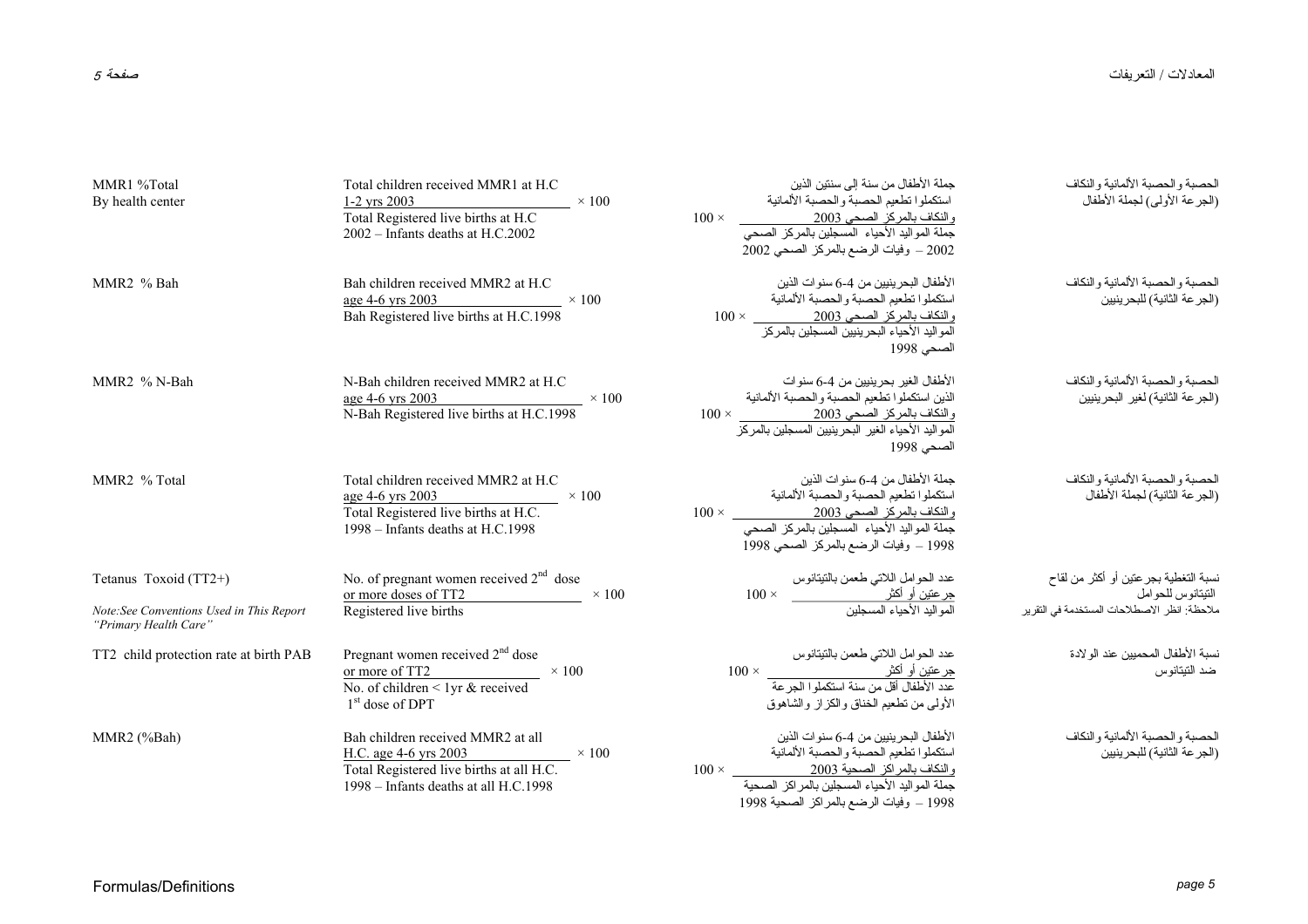| MMR2 (%N-Bah)                                               | N-Bah children received MMR2 at all<br>H.C. age 4-6 yrs 2003<br>$\times$ 100<br>Total Registered live births at all H.C.<br>1998 - Infants deaths at all H.C.1998 | الأطفال الغير بحرينيين من 4-6 سنوات الذين<br>استكملوا تطعيم الحصبة والحصبة الألمانية<br>والنكاف بالمراكز الصحية 2003<br>جملة المواليد الأحياء المسجلين بالمراكز الصحية<br>1998 – وفيات الرضع بالمراكز الصحية 1998 | الحصبة والحصبة الألمانية والنكاف<br>(الجرعة الثانية) لغير البحرينيين         |
|-------------------------------------------------------------|-------------------------------------------------------------------------------------------------------------------------------------------------------------------|-------------------------------------------------------------------------------------------------------------------------------------------------------------------------------------------------------------------|------------------------------------------------------------------------------|
| <b>Primary Health Care</b>                                  |                                                                                                                                                                   |                                                                                                                                                                                                                   | الرعاية الصحية الأولية                                                       |
| Mean visit per doctor, per hour                             | Number of visits<br>Doctor working hours                                                                                                                          | <u>عدد الزيارات<br/>عدد ساعات عمل الطبيب</u>                                                                                                                                                                      | معدل مرضى الطبيب في الساعة                                                   |
| Average health centers visits/per capita                    | Total general, antenatal and children screening<br>(morning visits)<br>Population by health center                                                                | جملة زيارات العيادات العامة والحوامل وفحص الأطفال                                                                                                                                                                 | منوسط عدد زيارات المركز الصحى / للفرد                                        |
| Average cost per health center visit                        | Total General, dental, antenatal and children<br>screening (morning/evening/holiday) visits<br>Cost by health center                                              | جملة زيار ات العيادات العامة و الأسنان و الحو امل<br>وفحص الأطفال (صباحا ومساءً والإجازة)<br>التكلفة حسب المركز الصحي                                                                                             | متوسط تكلفة زيارة المركز الصحى                                               |
| Average no. of pregnancy visits<br>(Table 7.5)              | Total antenatal visits<br>New antenatal visits                                                                                                                    | جملة زيارات الحوامل<br>جملة الزيارات الجديدة للحوامل                                                                                                                                                              | متوسط عدد الزيار ات في الحمل<br>( جدول 7.5 )                                 |
| Postnatal & postabortal $1st$ visit rate<br>(Table 7.5)     | (New postnatal visits) + (New postabortal visits) $\times$ 100<br>New antenatal visits                                                                            | ( الزيار ات الجديدة لفحص ما بعد الو لادة ) +<br>(الزيارات الجديدة لفحص ما بعد الإجهاض) × 100<br>جملة الزيارات الجديدة للحو امل                                                                                    | معدل الزيارات الجديدة لفحص ما بعد الولادة<br>وما بعد الإجهاض ( جدول 7.5 )    |
| Rate of visits with abnormal finding<br>(Table 7.9)         | No. of visits with abnormal finding $\times$ 100<br>Total child screening visits                                                                                  | <u>عدد زيار ات الأطفال بنتائج غير طبيعية للفحص × 100</u><br>جملة ز يار ات فحص الأطفال                                                                                                                             | معدل زيار ات الأطفال بنتائج غير طبيعة<br>( جدول 7.9 )                        |
| Rate of children visits referred to clinics<br>(Table 7.9)  | Total children visits referred to clinics $\times$ 100<br>Total no. of children screening visits                                                                  | جملة الحالات المحولة من زيار ات الأطفال× 100<br>جملة زيار ات فحص الأطفال                                                                                                                                          | معدل نحويل الأطفال الى العيادات<br>( جدول 7.9 )                              |
| Percentage of children fully screened by<br>age (Table 7.9) | (Total: Bahraini & Non-Bahraini)                                                                                                                                  | (جملة: بحريني وغير بحريني)                                                                                                                                                                                        | نسبة الأطفال الذين استكملوا جميع زيارات فحص<br>الأطفال حسب السن ( جدول 7.9 ) |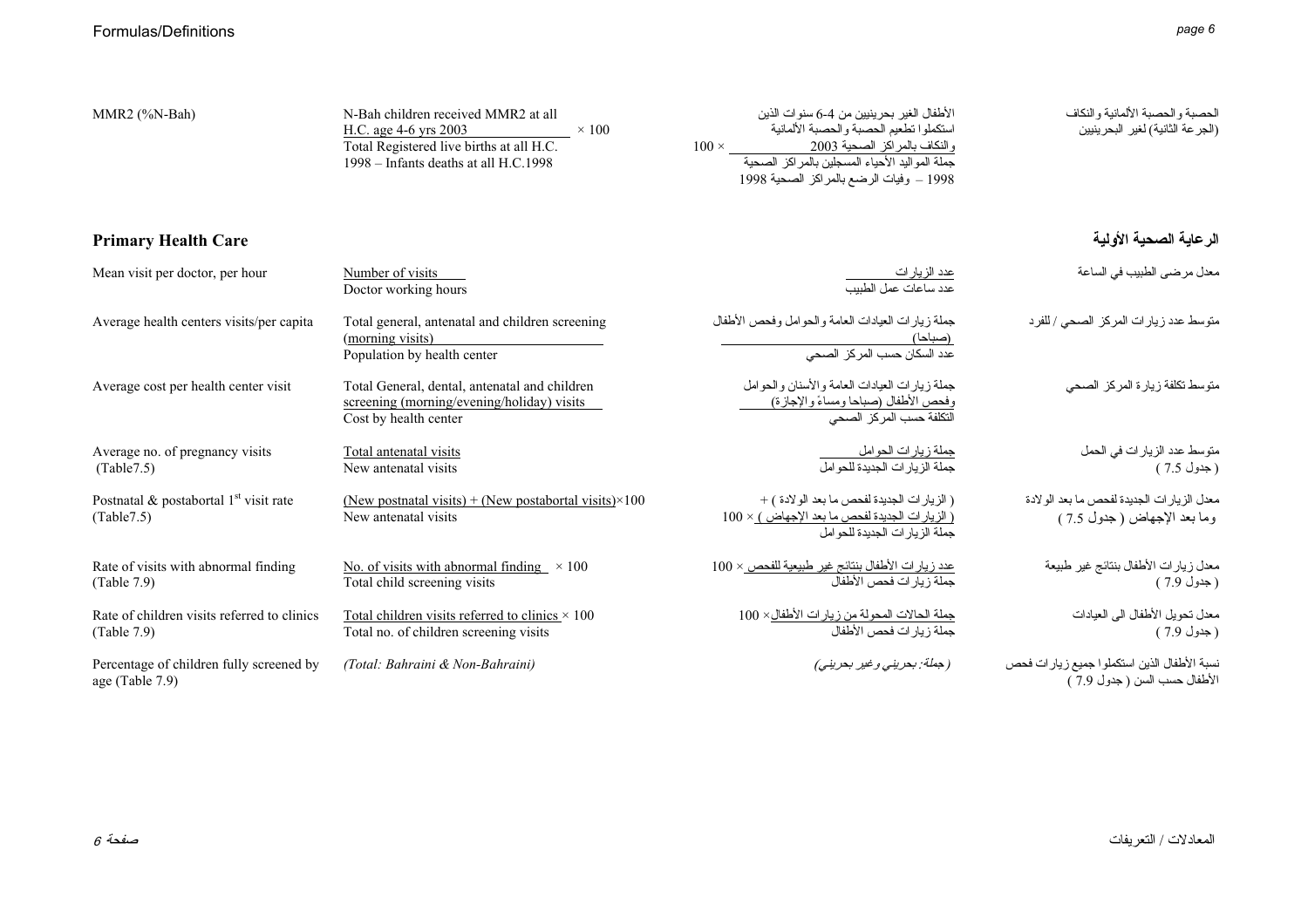*\* Infant deaths by health center and nationality wise is not available, therefore it is not been subtracted from registered births (denominator)* 

| * Percentage of Bahraini children fully<br>screened for first year                                             | No. of Bahraini children fully<br>screened at $1st$ year 2003 x 100<br>Bahraini Registered live Birth 2002                                                                                                                                                                                                    | عدد الأطفال البحر ينبين الذين استكملو ا<br>فحص السنة الأولى 2 <u>003</u><br>المواليد الأحياء البحرينيين المسجلين في عام 2002                                                                                                                                                                           |
|----------------------------------------------------------------------------------------------------------------|---------------------------------------------------------------------------------------------------------------------------------------------------------------------------------------------------------------------------------------------------------------------------------------------------------------|--------------------------------------------------------------------------------------------------------------------------------------------------------------------------------------------------------------------------------------------------------------------------------------------------------|
| Percentage of children fully screened for first<br>year (Total Bah & N-Bah)                                    | Total children fully<br>screened at $1st$ year 2003 $\_\ x 100$<br>(Total Registered live Birth<br>$2002$ ) – (Infant Death 2002)                                                                                                                                                                             | جملة الأطفال الذين استكملوا فحص<br>(جملة المواليد الأحياء المسجلين2002) – (وفيات الرضع<br>(2002)                                                                                                                                                                                                       |
| * Percentage of Bahraini children fully<br>screened for second year                                            | Bahraini children fully<br><u>screened</u> for $2nd$ year 2003 x 100<br>Bahraini Registered live Birth 2001                                                                                                                                                                                                   | عدد الأطفال البحر ينيين الذين استكملو ا<br>$100 \times \cfrac{2003}{2001 \text{ day} \cdot \text{day}} \xrightarrow{2000} 2001$ المواليد الأحياء البحرينيين المسجلين في عام 2001                                                                                                                       |
| Percentage of children fully screened for<br>second year (Total Bah & N-Bah)                                   | Total children fully<br>screened for $2nd$ year 2003 x 100<br>(Total Registered live Birth<br>$2001$ – (Infant Death 2001)                                                                                                                                                                                    | جملة الأطفال الذين استكملوا فحص<br>$100 \times 2003$ السنة الثانية 2003<br>(جملة المواليد الأحياء المسجلين2001) – (وفيات الرضع<br>(2001)                                                                                                                                                               |
| Percentage of children fully screened for<br>third year (Total Bah & N-Bah)                                    | Total children fully<br>screened for $3rd$ year 2003<br>x 100<br>(Total Registered live Birth<br>$(2000) - (Infant Death 2000)$                                                                                                                                                                               | جملة الأطفال الذين استكملوا فحص<br>$100 \times 2003$ السنة الثالثة 2003<br>(جملة المواليد الأحياء المسجلين 2000) – (وفيات<br>الرضع 2000)                                                                                                                                                               |
| Percentage of children fully screened from 4<br>to 6 years (Total Bah & N-Bah)                                 | Total children (at school entry) age $> 2$ years<br>and received MMR2 2003 x 100<br>(Total Registered live Birth 1998) – (Infant<br>deaths $1998$ )                                                                                                                                                           | جملة الأطفال عمر سنتين فما فوق<br><u> (عند دخول المدرسة) وطعموا 2 MMR 2003</u> × 100<br>(جملة المواليد الأحياء المسجلين 1998 ) – ( وفيات الرضع)<br>1998                                                                                                                                                |
| Total percentage of children fully screened<br>from 4 to 6 years (Total Bah & N-Bah for all<br>health centers) | Total children (at school entry) age $>2$ years<br>and received MMR2 2003<br>x 100<br>(Total Registered live Birth<br>1998 – (Infant Death 1998)                                                                                                                                                              | جملة الأطفال عمر سننين فما فوق (عند دخول<br>100 × 100 × 2003 MMR 2 2003 ×<br>(جملة المواليد الأحياء المسجلين 1998) – ( وفيات<br>الرضع 1998)                                                                                                                                                            |
| Immunization coverage (Table 7.10)<br>See formulas of Public Health                                            | Formulas used in this table are same as formulas<br>of table 6.5&6.6 in the Public Health, except for<br>the % total of all health centers (Total row) table<br>7.10 denominator is Bahraini registered live<br>births, where is in Public Health table it was total<br>registered live births Bah & Non Bah. | معادلات هذا الجدول هي نفس المعادلات المستخدمة في جدولي<br>لصحة العامة 6.5 و 6.6، ماعدا ان المقام المستخدم في جدول<br>7.10 لاحتساب نسبة التغطية في جميع المراكز  هو للمواليد<br>لبحر ينبين بينمـا فـي الصــحة العامـة المقـام عبـار ة عـن جملـة<br>لمواليد الأحياء المسجلين البحرينيين والغير بحرينيين. |

\* وفيات الرضع حسب المرآز الصحي والجنسية غير متوفرة، لذا لم يتم طرحها من المواليد المسجلين(من المقام)

| * نسبة الأطفال البحرينيين الذين استكملوا جميع زيارات<br>فحص الأطفال للسنة الأولىي من العمر         | عدد الأطفال البحرينيين الذين استكملوا<br><u>فحص السنة الأولى 2003</u><br>المو اليد الأحياء البحر ينيين المسجلين في عام 2002                                                                                                                                                   |
|----------------------------------------------------------------------------------------------------|-------------------------------------------------------------------------------------------------------------------------------------------------------------------------------------------------------------------------------------------------------------------------------|
| نسبة جملة الأطفال الذين استكملوا جميع زيارات فحص<br>الأطفال للسنة الأولىي من العمر                 | جملة الأطفال الذين استكملوا فحص<br><u>السنة الأولى 2003</u>                                                                                                                                                                                                                   |
| * نسبة الأطفال البحرينيين الذين استكملو ا جميع زيار ات<br>فحص الأطفال للسنة الثانية من العمر       | (جملة المواليد الأحياء المسجلين2002) – (وفيات اا<br>(2002<br>عدد الأطفال البحرينيين الذين استكملوا<br><u>فحص السنة الثانية     2003</u><br>المواليد الأحياء البحرينيين المسجلين في عام 2001                                                                                   |
| نسبة الأطفال الذين استكملوا جميع زيار ات فحص الأطفال<br>للسنة الثانية من العمر                     | جملة الأطفال الذين استكملوا فحص                                                                                                                                                                                                                                               |
| نسبة الأطفال الذين استكملوا جميع زيار ات فحص الأطفال<br>للسنة الثالثة من العمر                     | (جملة المواليد الأحياء المسجلين2001) – (وفيات اا<br>(2001)<br>جملة الأطفال الذين استكملوا فحص<br>السنة الثالثة 2003<br>(جملة المواليد الأحياء المسجلين 2000) – (وفيات<br>الرضع 2000)                                                                                          |
| نسبة الأطفال الذين استكملوا جميع زيار ات فحص الأطفال<br>من 4 إلىي 6 سنوات من العمر                 | جملة الأطفال عمر سنتين فما فوق<br><u>(عند دخول المدرسة) وطعموا 2003 MMR 2</u> ×<br>1998                                                                                                                                                                                       |
| نسبة الأطفال(جميع المراكز ) الذين استكملوا جميع زيارات<br>فحص الأطفالُ من 4 إلى 6 سنوات من العمر : | جملة الأطفال عمر سنتين فما فوق (عند دخول<br>(جملة المواليد الأحياء المسجلين 1998) – ( وفيات<br>الرضع 1998)                                                                                                                                                                    |
| نسبة التغطية (النطعيمات) جدول 7.10<br>انظر معادلات الصحة العامة                                    | معادلات هذا الجدول هي نفس المعادلات المستخدمة<br>الصحة العامة 6.5 و 6.6، ماعدا ان المقام المستخد.<br>7.10 لا حتساب نسبة التغطية فـي جميـع المر اكـز. ه<br>البحر ينبين بينمـا فـي الصــحة العامـة المقـام عبـار ة<br>المو اليد الأحياء المسجلين البحر بنبين و الغير  بحر بنبيا |